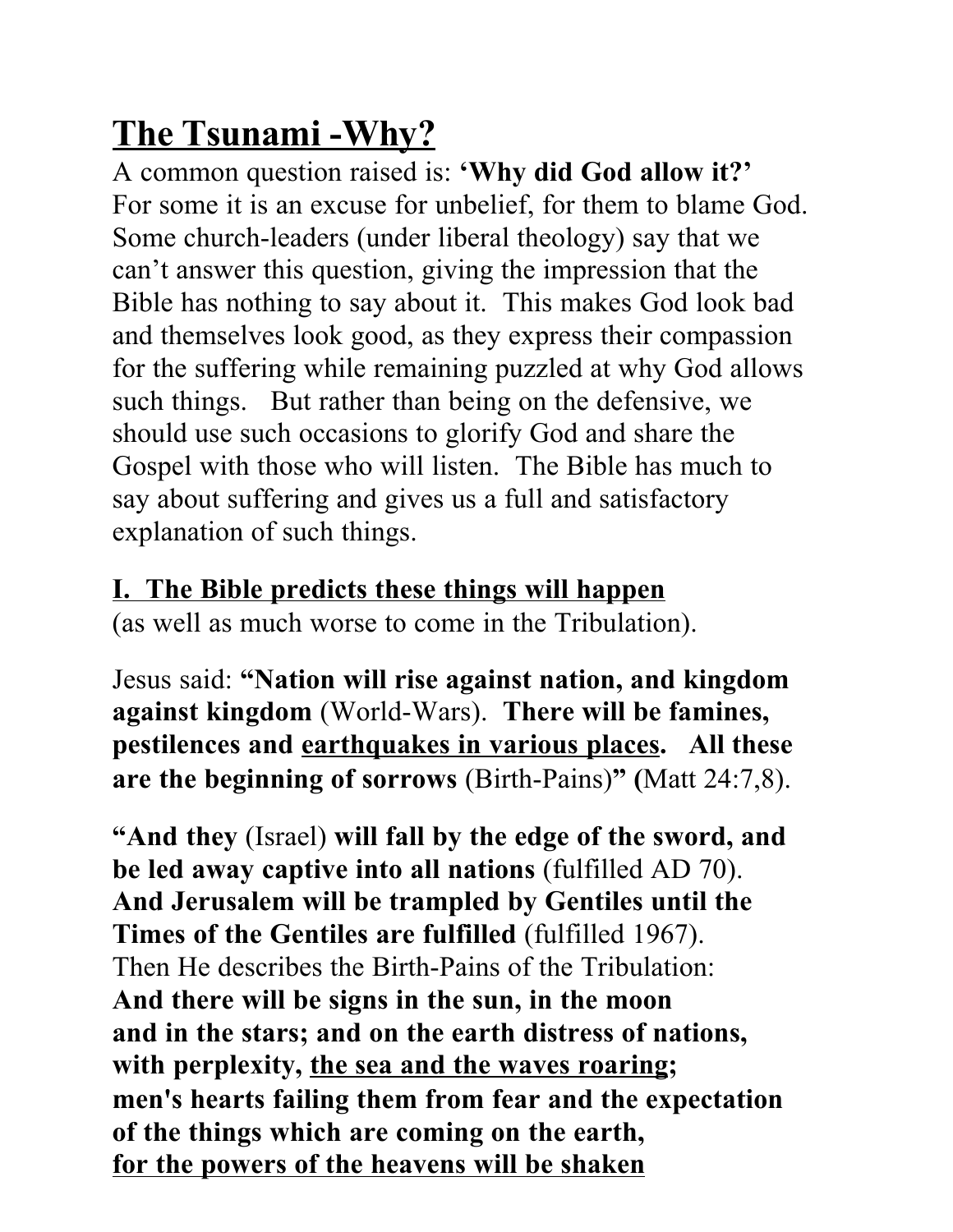(the axis of the earth was tipped by the earthquake). **Then they will see the Son of Man coming in a cloud with power and great glory** (the Second-Coming of Christ). **Now when these things** (the Birth-Pains) **begin to happen** (in a pregnancy there are Braxton-Hicks contractions that happen just before the main Birth-Pains), **look up and lift up your heads, because your redemption**  (the Pre-Tribulational Rapture of the Church) **draws near" (**Luke 21:24-28). The full Birth-Pains belong to the Tribulation, with the Kingdom of God about to be born on earth. But the beginnings of these Pains (similar in nature but not as intense) will happen in the time just before the Tribulation and will continually increase in size and frequency until their climax in the Tribulation. The continuing increase of these pains (e.g.earthquakes) over the last century shows that we are in this time now.

# **II. These things tell us something terrible has gone wrong.**

The purpose of PAIN is to tell us when something is out of order. Without it we live in a dangerous state of deception. Now there is nothing wrong with God (either with His love or power). Therefore there must be something wrong with man, who was given power and authority over the earth (as well as over his own life) by God (Genesis 1:26). Imagine buying a good car and ignoring the maker's instructions in the handbook and driving it on diesel instead of petrol! Then when it goes wrong you complain! When you were given the charge of it, you were free to use it as you wanted and you had the responsibility for what happened to it and it was your fault when it broke down. It was running on the wrong power source. Man and the earth was designed to live on 'God-power', but when man sinned and chose to turn his back on God, he died spiritually (as God warned him) and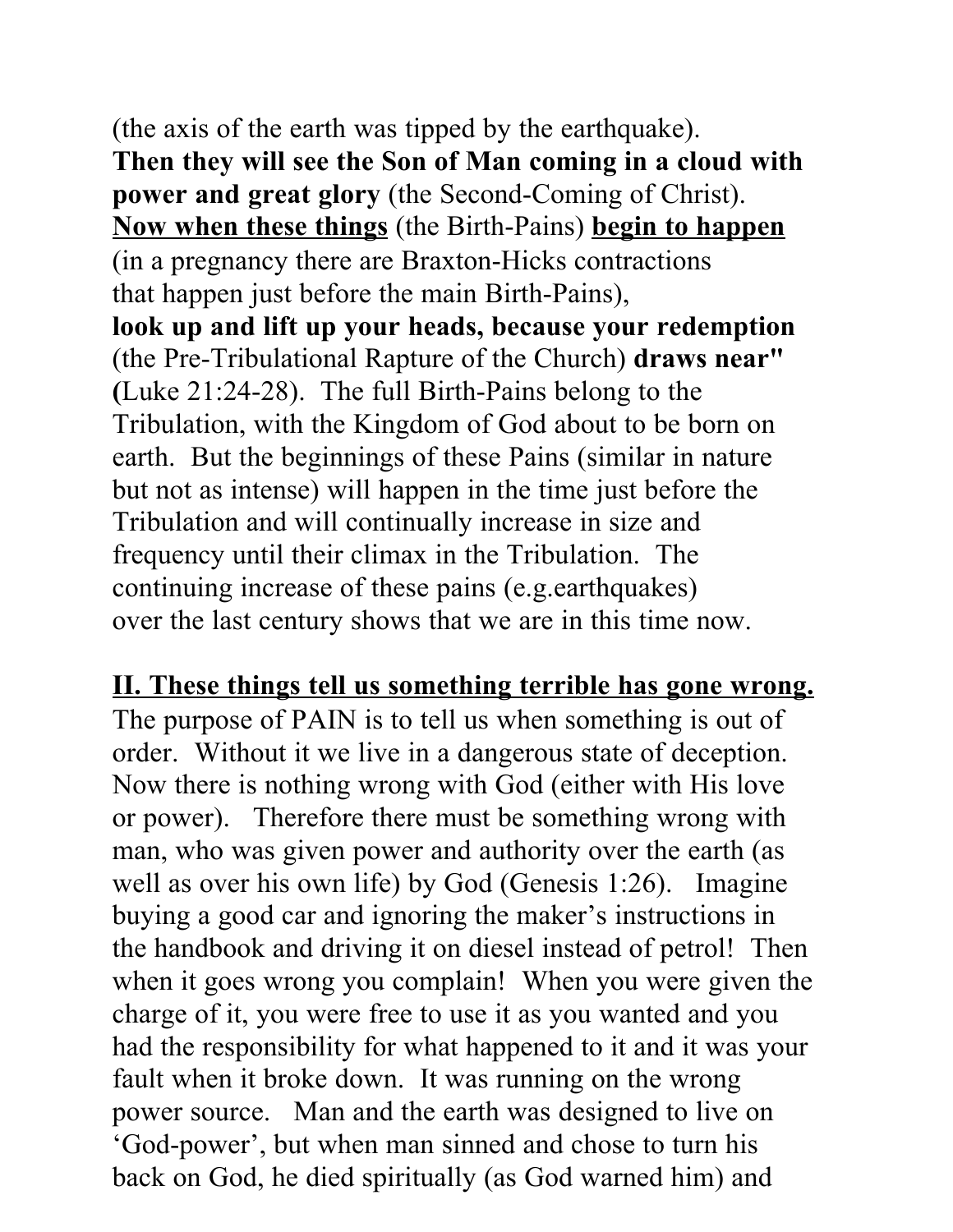was cut off from God life, and he and his domain (the earth) came under the power of the curse (of disruption and death), with satan now the god of this world. The pain of the curse is not God's fault, but the consequence of man's sin. God made the world perfect and gave man free-will (dominion) over his life and the earth. While man ruled it under God, it operated perfectly. But when man sinned, God was cut out and it began to break down (man is not designed to live without God, neither is the earth). The result of sin was the curse under which we still labour.

# **III. The Curse (the automatic consequence of sin) was announced by God in Genesis 3:14-19**.

This curse came in fulfilment of the warning in Genesis 2:17: **"In the day that you eat of it** (sin) **you shall surely die**  (literally: '**dying** (spiritually), **you will die** (physically).**"**  The CURSE of SIN is DESTRUCTION and DEATH: spiritual death resulting in physical death for man, and disharmony in the creation over which he had been given dominion by God. Blessing is the presence (life) of God the result of righteousness. The Curse (death) is the absence of God and His blessing - it is the result of sin.

1. Spiritual death was immediately experienced by Adam and was inherited by those born from him.

2. Suffering and disorder in the ANIMAL KINGDOM**,** for it was under Adam: **"So the LORD God said to the serpent: "Because you have done this, you are cursed more than all cattle, and more than every beast of the field; on your belly you shall go, and you shall eat dust all the days of your life"** (3:14). All animals (especially the snake) came under the curse. This is why nature is 'red in tooth and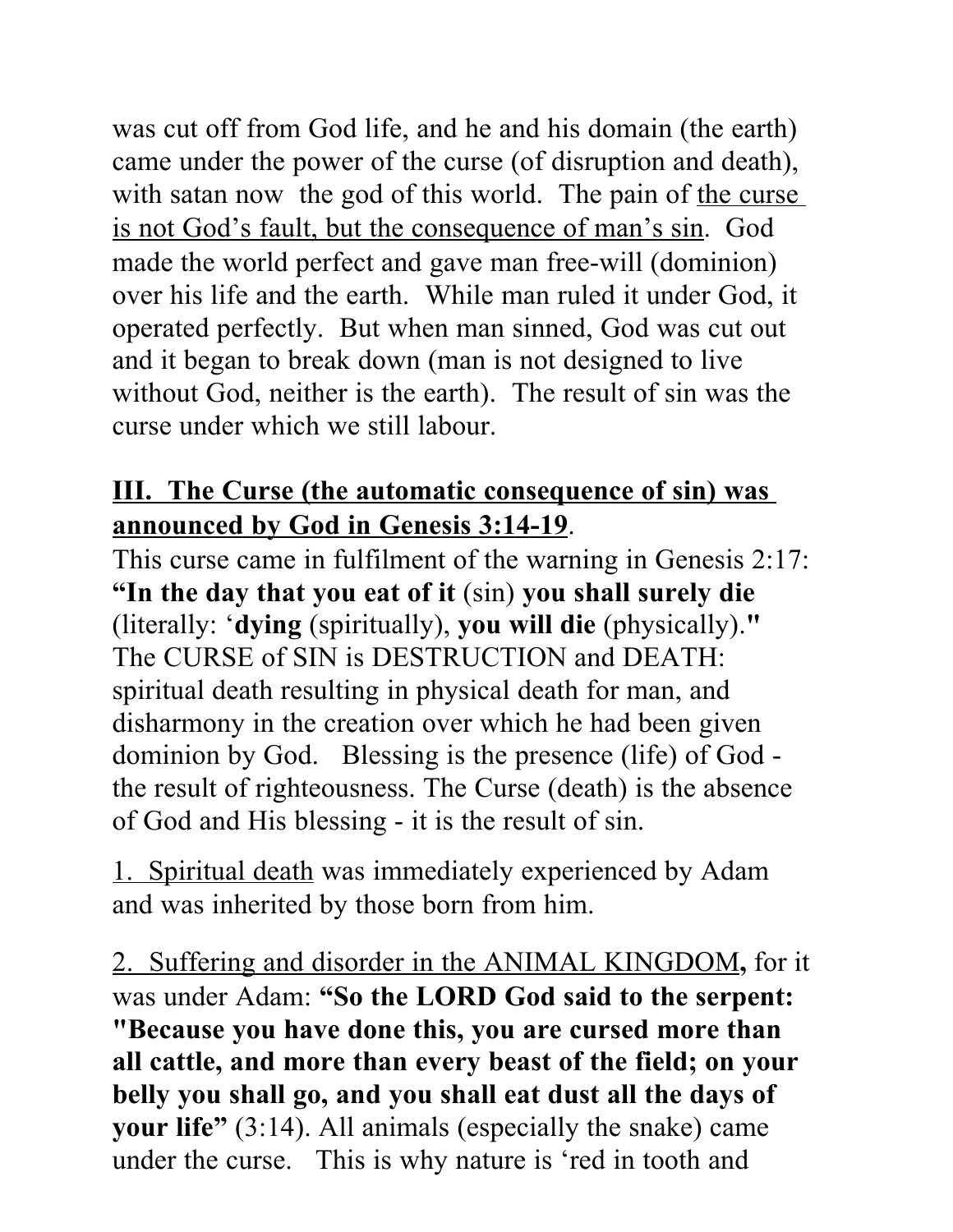claw.' This will only reversed when Christ, the Second Adam reigns upon the earth.

3. Spiritual oppression (darkness) and warfare over mankind, for Adam's sin opened the door for satan's kingdom to rule over the world (2Cor 4:4), resulting in a continual spiritual conflict between the kingdom of God and satan over all of mankind: **"I will put enmity between you** (satan) **and the woman** (mankind), **and between your seed** (those in satan) **and her Seed** (those in Christ)**"** (v15a).

## 4. BIRTH-PAINS for women: **"To the woman He said: "I will greatly multiply your sorrow and your conception; in pain you shall bring forth children"**(v16a).

This is an example of the physical pains and problems that result from man's sin. This reveals that all 'Birth-Pains' (of which pregnancy pains are but a type), originate from man sin (they are not from God, but come from the absence of God). This confirms that the end-time birth-pains upon the earth are part of the curse caused by man's sin.

5. STRIFE among men and women, especially in marriage, generally resulting in male domination.

"**Your desire** (to control) **shall be for your husband, and he shall rule over you"** (v16b).

6. The EARTH, which was put under Adam, was also cursed, so that now constant hard-work and sweat is required to produce results, resulting in a constant fight against poverty and lack (like swimming upstream): **"To Adam He said, "Because you have sinned: "Cursed is the ground for your sake; in toil you shall eat of it all the days of your life. Both thorns and thistles it shall bring forth for you, and you shall eat the herb of the field. In the sweat of**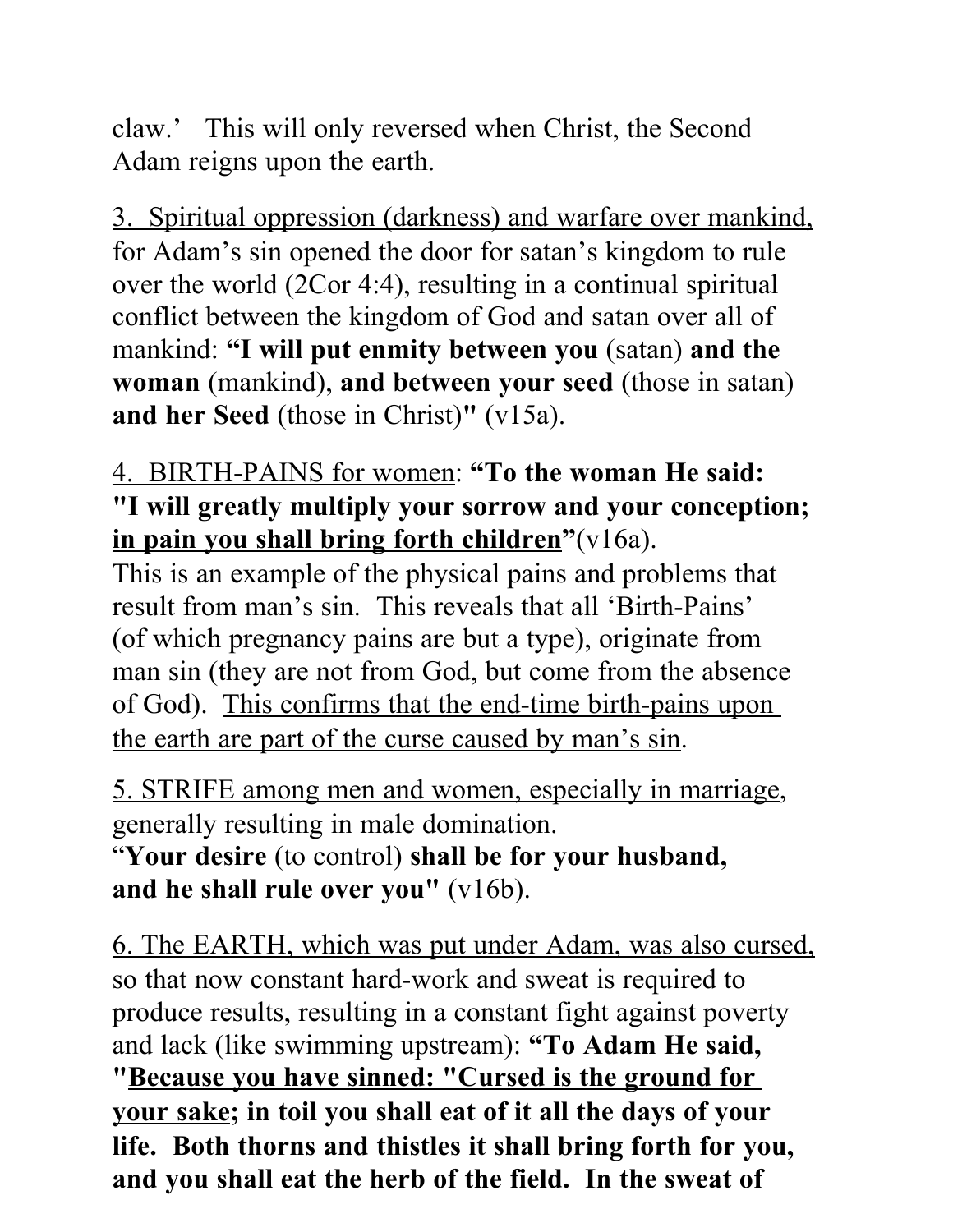#### **your face you shall eat bread till you return to the ground"** (v17-19a). This proves man's sin brought the curse upon the earth, hence earthquakes!

7. Sickness and Physical Death**: "for out of it you were taken; for dust you are, and to dust you shall return"**  (v19b). Without Christ, the process of spiritual and physical death would end in eternal death.

But at the same time as God announced the CURSE, He also promised to send the MESSIAH who would bring SALVATION from sin, satan and the curse:

**"He** (the Seed of the woman) **shall bruise your head, and you** (satan) **shall bruise His heel" (**v15b).The key to the work of the Messiah is that He comes to reverse the curse, destroying the power of satan whose darkness was now dominating the world. Satan had released the poison of sin into the human race, and this was the root cause of all the curse. So the Messiah must first deal with sin, by receiving it into Himself (Messiah's heel will receive the bite of the serpent) and at the same time He will destroy satan's power over man (satan's head is crushed by Messiah's heel). Notice how Messiah's heel and satan's head are involved in both aspects showing the same event from both viewpoints. Thus Messiah will receive man's sin and suffer his curse, and in so doing will deliver man from it (satan's dominion). Jesus, the Virgin-Born Seed of the Woman, fulfilled this prophecy in His death and resurrection. The final crushing of satan is at His Return.

Thus we know from the Bible that:

(1) God created man and nature perfect (He called it 'very good').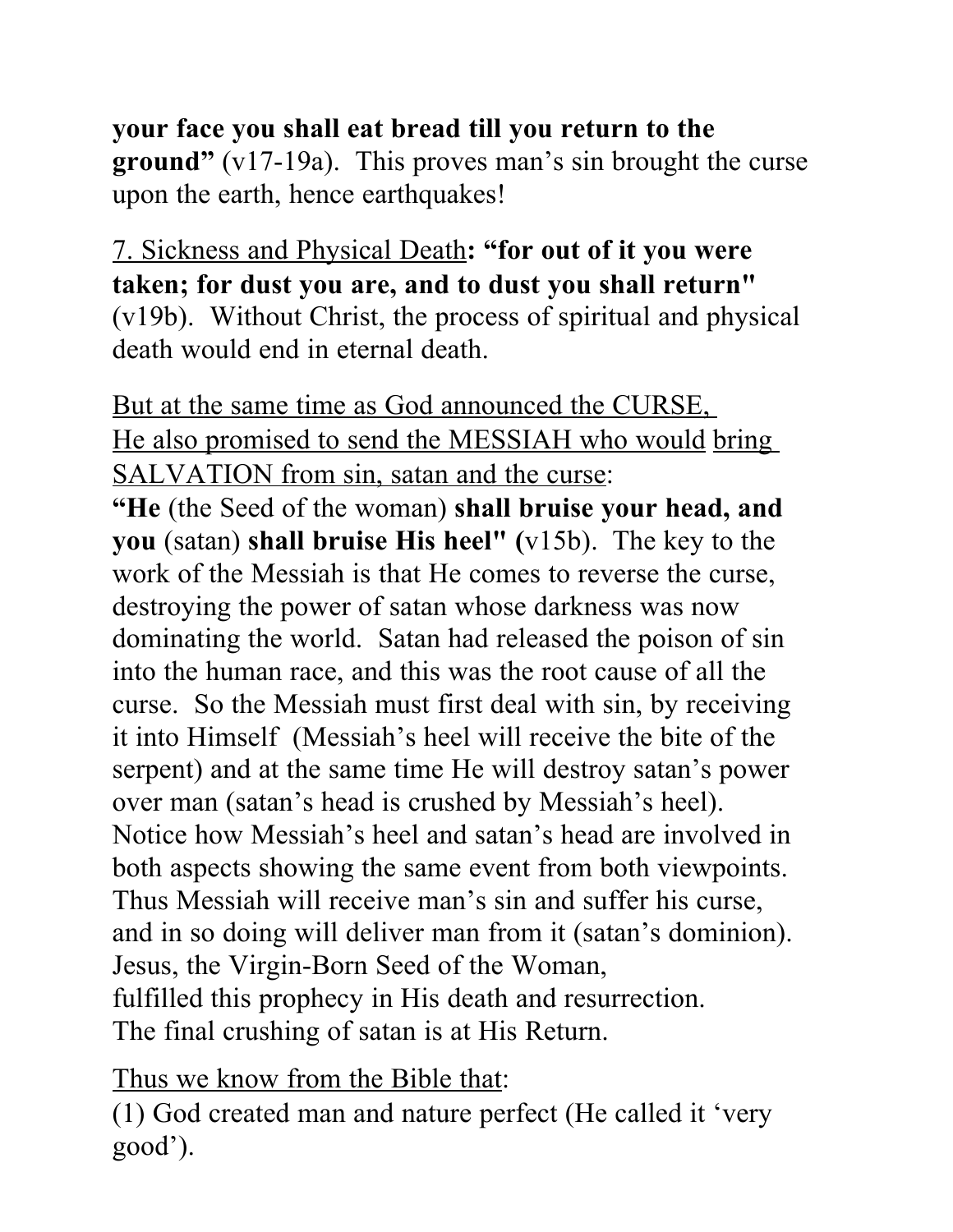(2) The present sufferings and curse (birth-pains) of this present world are not God's will or design or fault, but they are the result of man's sin.God gave man free-will and dominion over the earth, and man chose to reject God and His life, and so man and nature came under the curse (death). The presence of pain proves man's sinfulness against God and how terrible it must be (the consequences reveal the cause). The curse upon the earth began with Adam's sin, but is growing as man and sin increases upon the earth. Thus as sin comes to climax in the end-times, so too the 'birthpains' (such as earthquakes) are increasing in frequency and magnitude until they will reach their climax in the Tribulation.

(3) Given that man brought the curse upon the earth, why did God allow it? Couldn't He use His Power to stop it? When Adam sinned, God had two choices: JUDGEMENT or MERCY upon mankind. He could have demonstrated His Power and intervened in Judgement by ending sin, satan and curse, then and there, by throwing Adam, Eve, satan and nature into His dustbin (the Lake of Fire) and that would be the end of mankind! The only alternative was to respond in Mercy and give man a time of grace, in which He would provide an opportunity for salvation. Meanwhile, by allowing man to continue, He would have to respect his free-will and the choice and consequences (curse) he chose. God chose Mercy, allowing man to live on, subjecting man's world to the curse of his own choosing.

(4) God showed His love for man by announcing the Coming of the Messiah, who would suffer for sin and reverse the curse, bringing salvation. In the fullness of time God sent Jesus Christ to bear our sin and curse on the Cross and then rise again. Now if you receive Him, He delivers you from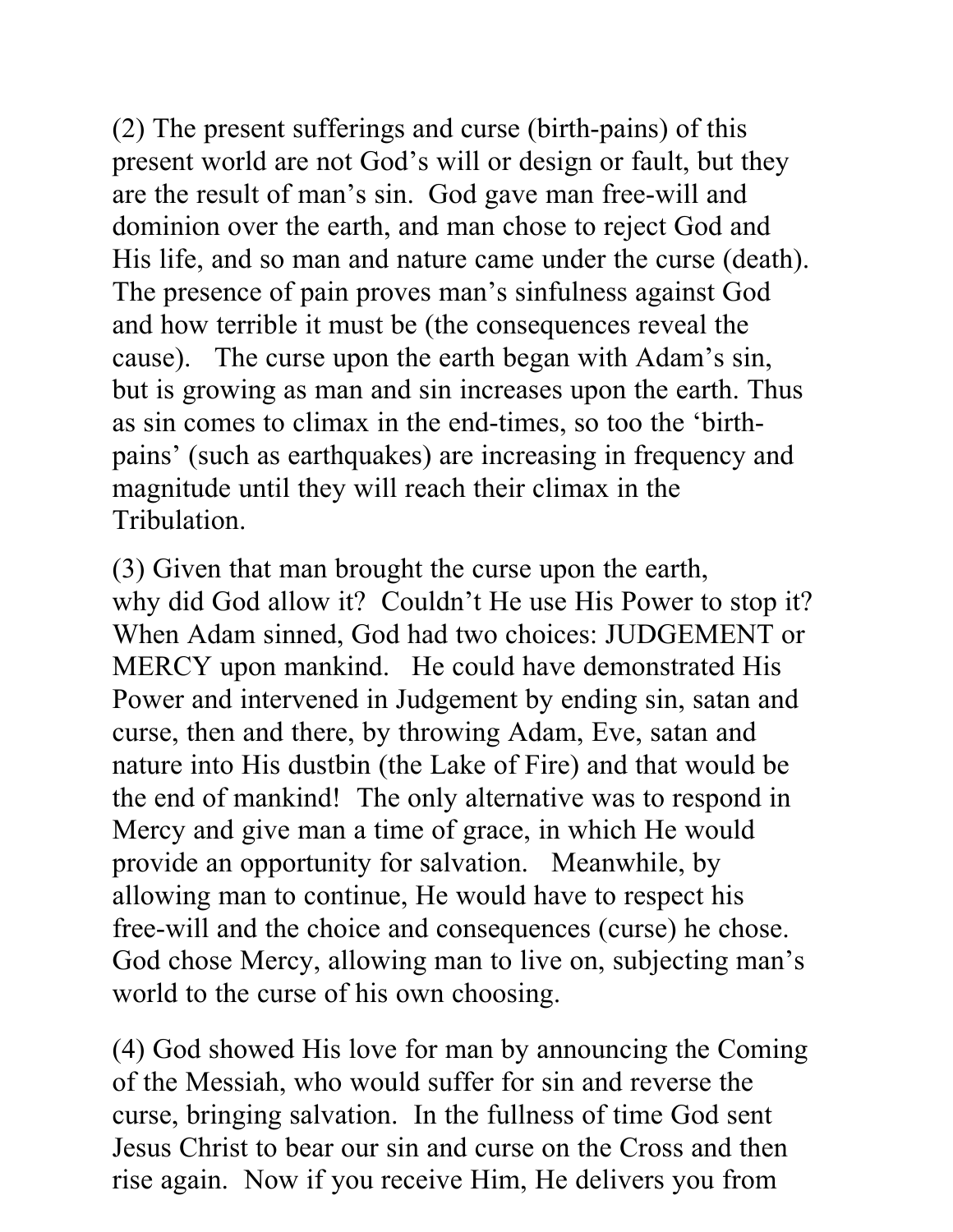the power of sin and curse and gives you eternal life and glory. This is how to go from the Psunami to the Gospel.

Natural disasters are called 'acts of God' by insurance companies, and often God gets the blame for surely if He really was All-Loving, He would not allow such things to happen, unless of course He is not All-Powerful after all. This thinking is based on ignorance of the Bible. The fallacy here is the assumption that God is the only factor in the equation. We know from the Bible that God created man and nature perfect.God gave man free-will and dominion over the earth, but man chose to reject God and His life, and so man and nature came under the curse (death). Thus the present sufferings and curse (birth-pains) of this present world are not God's will or design or fault, but they are the result of man's sin (see Genesis 3). They are our fault! The presence of such pain and death proves man's terrible sinfulness against God (the consequences reveal the cause).

These pains are neither a denial of His Love nor of His Power, but rather they reveal His Mercy.

When Adam sinned, the Holy God had but two choices:

(1) Demonstrate His Power by intervening in JUDGEMENT and stopping sin, satan and curse, resulting in the destruction of mankind!

or (2) Moving in MERCY, allowing mankind and nature to continue to exist in their fallen (cursed) state until He could provide salvation. God chose to allow man to live on, requiring Him to temporaily subjecting man's world to the curse. Thus God is All-Powerful but out of Mercy, He chose to restrain (control) His Power, giving man a time of grace, in which God would provide a Saviour and give an opportunity for each man to repent and receive salvation.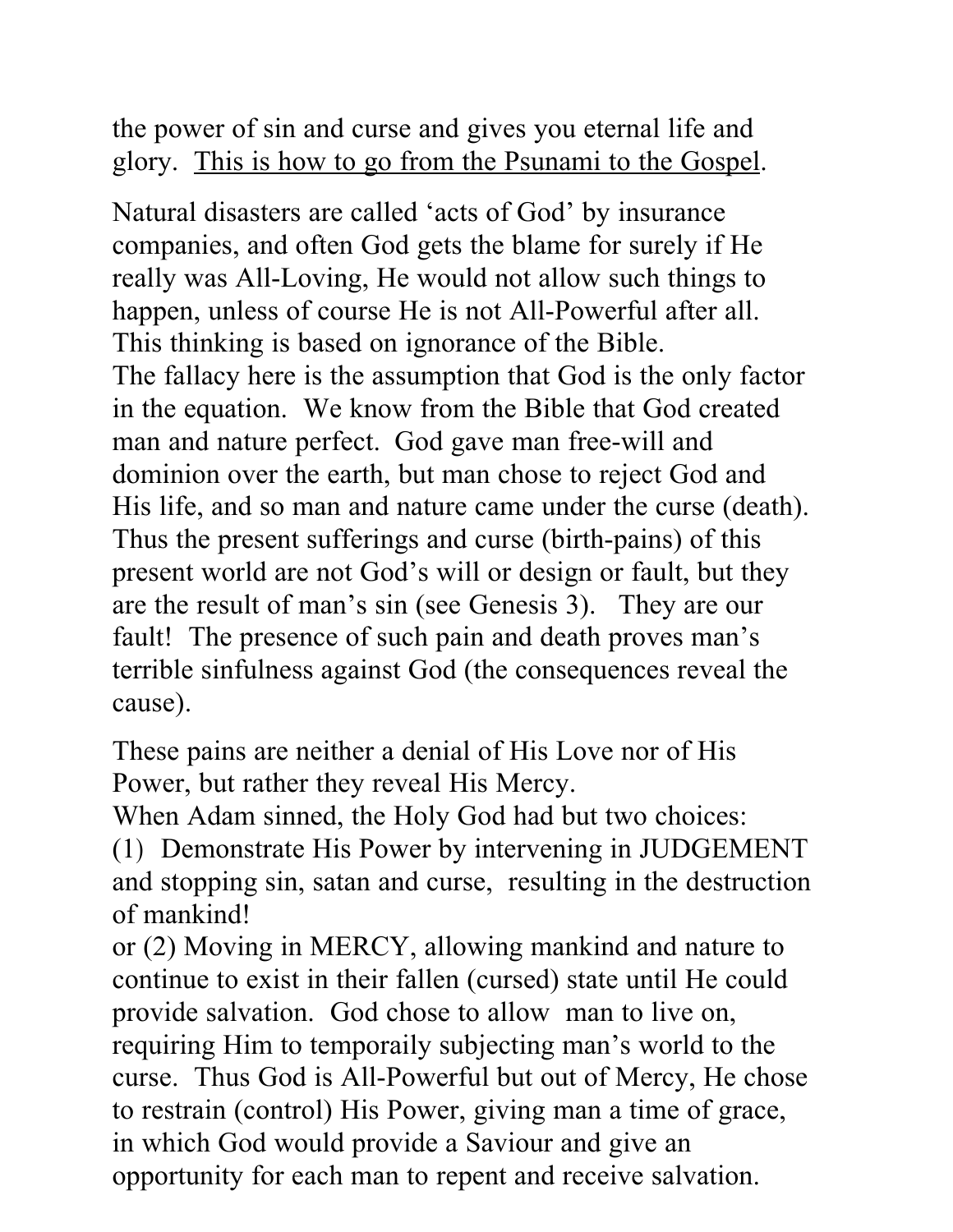# This is called the Longsuffering of God:

**"Or do you despise the riches of His goodness, forbearance, and longsuffering, not knowing that the goodness of God leads you to repentance?"** (Romans 2:4). "**The Lord is not slack concerning His promise** (to powerfully intervene in judgement)**, as some count slackness but is longsuffering toward us, not willing that any should perish but that all should come to repentance"** (2Peter3:9).

Out of LOVE for us, He restrained His POWER - for when He exerts His Power over sin and the curse, by necessity it must be in judgement upon sin and all sinners (the cause of the curse), removing their last chance of salvation. But one day soon, God (through His Messiah - Jesus Christ) will close this present time of grace, for at the Second-Coming of Jesus Christ, He will demonstrate His Power over sin, satan and the curse, and judge this evil world and establish His Kingdom, and under the righteous dominion (reign) of the God-Man Jesus Christ, the perfect harmony of nature will be restored. Firstly however, the Messiah had to come to suffer and purchase our salvation from sin and the curse.

Thus, instead of immediately destroying man, in mercy God chose to allow sinful man to continue, which meant that He had to subject man and nature to the curse (the consequences of his choice), while putting into action a plan of salvation that would ultimately lead to the restoration of both man and nature through Christ, bringing man into an eternal glory far greater than the present suffering: **"I consider that the sufferings of this present time are not worthy to be compared with the glory which shall be revealed in us. For the earnest expectation of the creation eagerly waits for the manifestation of the sons of God. For the Creation was subjected to futility** (the curse), **not willingly,**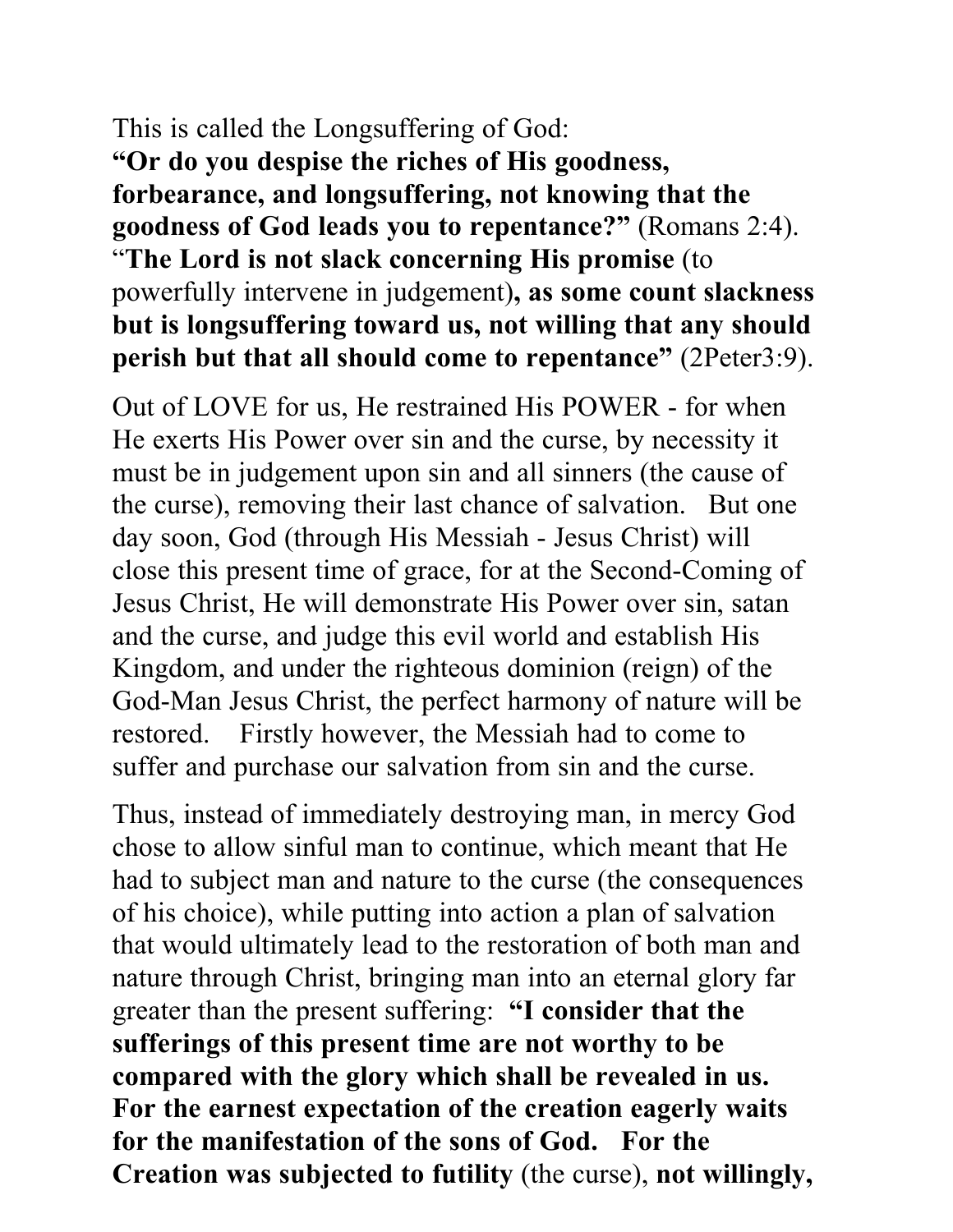**but because of Him** (God) **who subjected it in hope**  (of delivering it from the curse and restoring it to its original blessing); **because the Creation itself also will be delivered from the bondage of corruption into the glorious liberty of the children of God**. **For we know that the whole creation groans and labours with BIRTH PAINS together until now" (**Romans 8:18-22).

Thus at the same time as He announced the curse upon sin, God promised the Coming of the Messiah who had to suffer for sin and reverse the curse, bringing salvation for man (Genesis 3:15). Then in the fullness of time God proved His love for man by sending His own Son to bear our sin and curse on the Cross, thus obtaining forgiveness for us. He came to rescue us from this world that is heading for judgement. Now if you receive Christ as your Saviour and Lord, He will deliver you from the power of sin, satan and curse and give you eternal life and glory. God understands and is compassionate to those who suffer, because He has entered into this suffering world in the Person of Jesus Christ, and has suffered more than any man. Jesus proved He was the true Messiah by producing the 'Signs of the Messiah'. The Scriptures predicted that in His Ministry, the Messiah would work many miracles of healing and dominion over nature, thus showing His power to reverse the curse. Thus the Messiah would first work miracles on an individual level, as signs of what He would later do world-wide, when He comes again to judge the earth and claim full dominion over it. Thus Jesus proved His Messiahship by His miracles, and ultimately by His resurrection from the dead after 3 days.

Meanwhile, having purchased our salvation, He is waiting for as many people as possible to receive Him and be saved, before He returns in power, glory and judgement. Presently,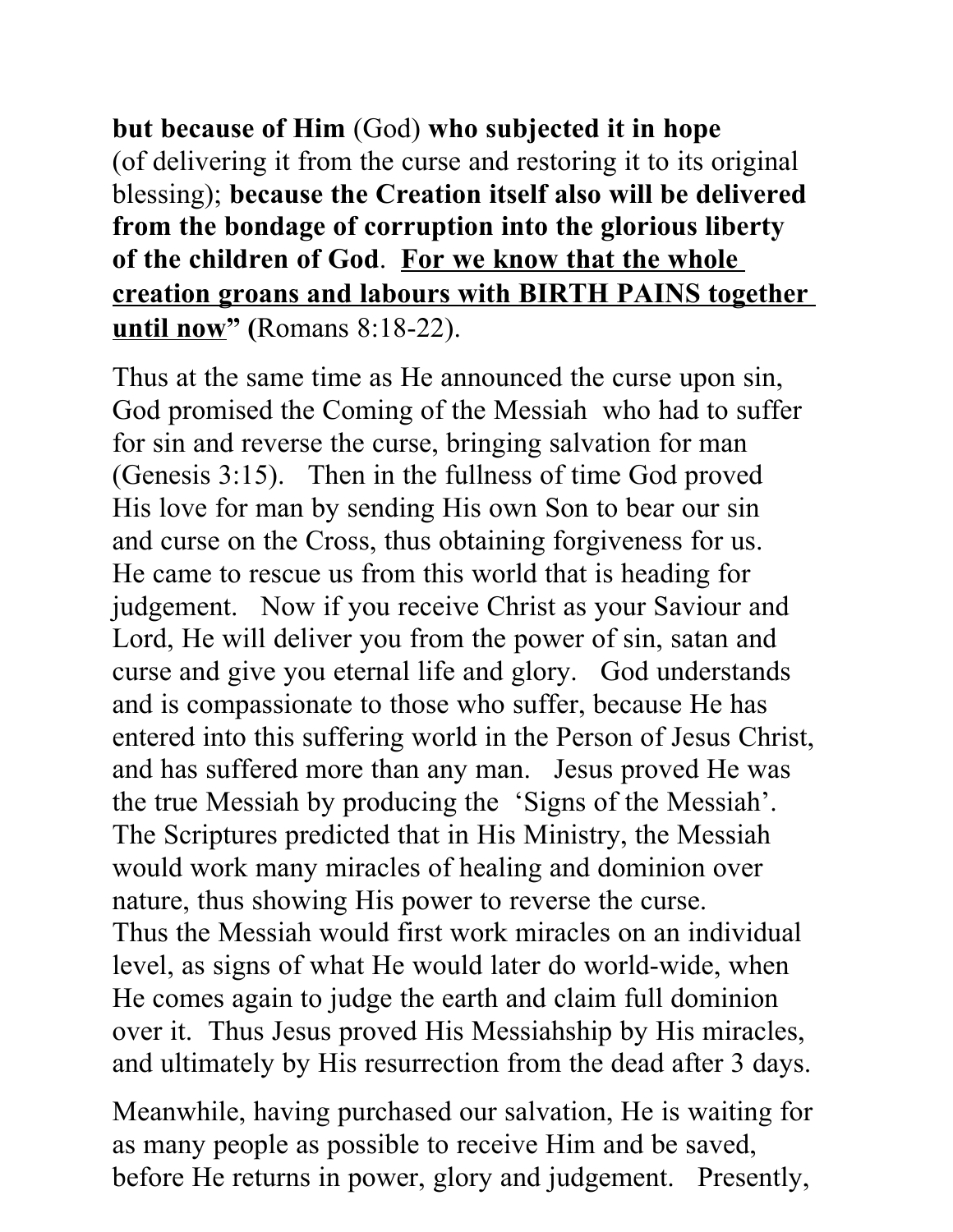His power to move against evil is limited by (1) His mercy toward man and (2) His respect for our free-will.

(1) Why does God not just deal with sin, judge it and make the world perfect again? He would have to deal with the root cause (sin in the human-heart). That would mean eternal judgement for every man, who has not received salvation. One day soon, He will do exactly that, but then it will be too late. The only way to stop the curse means ending sinful man's dominion (through judgement), and the establishment of the universal dominion (reign) of the righteous Man - Jesus Christ.

(2) Why doesn't God just keep intervening to cancel the consequences of man's sin? Every time someone tries to hurt another, shouldn't God stop it, even preventing all death? This would violate man's free-will, and it is impossible for God to do this (who would have to go back on His Word). God made man in His image, giving him honour and a high calling, enduing him with great free-will. It is what makes us who we are and if God removed it we would be lesser creatures. Free-will is double-edged - it means the right to chose and the responsibility to face the consequences. If there were no consequences to our choices man's free-will would be an illusion and he would stay as a child and never learn or grow into what He is meant to be. Thus, if mankind generally or a man individually closes the door on God, then he will have to eat the consequences. Moreover the Birth-Pains are constant reminders to us of the reality of sin and coming judgement, and our need of salvation.

However the curse upon the earth is being greatly restrained by God's Spirit, working through the free-will of believers (the 'salt of the earth' - Matthew 5:13, the Restrainer of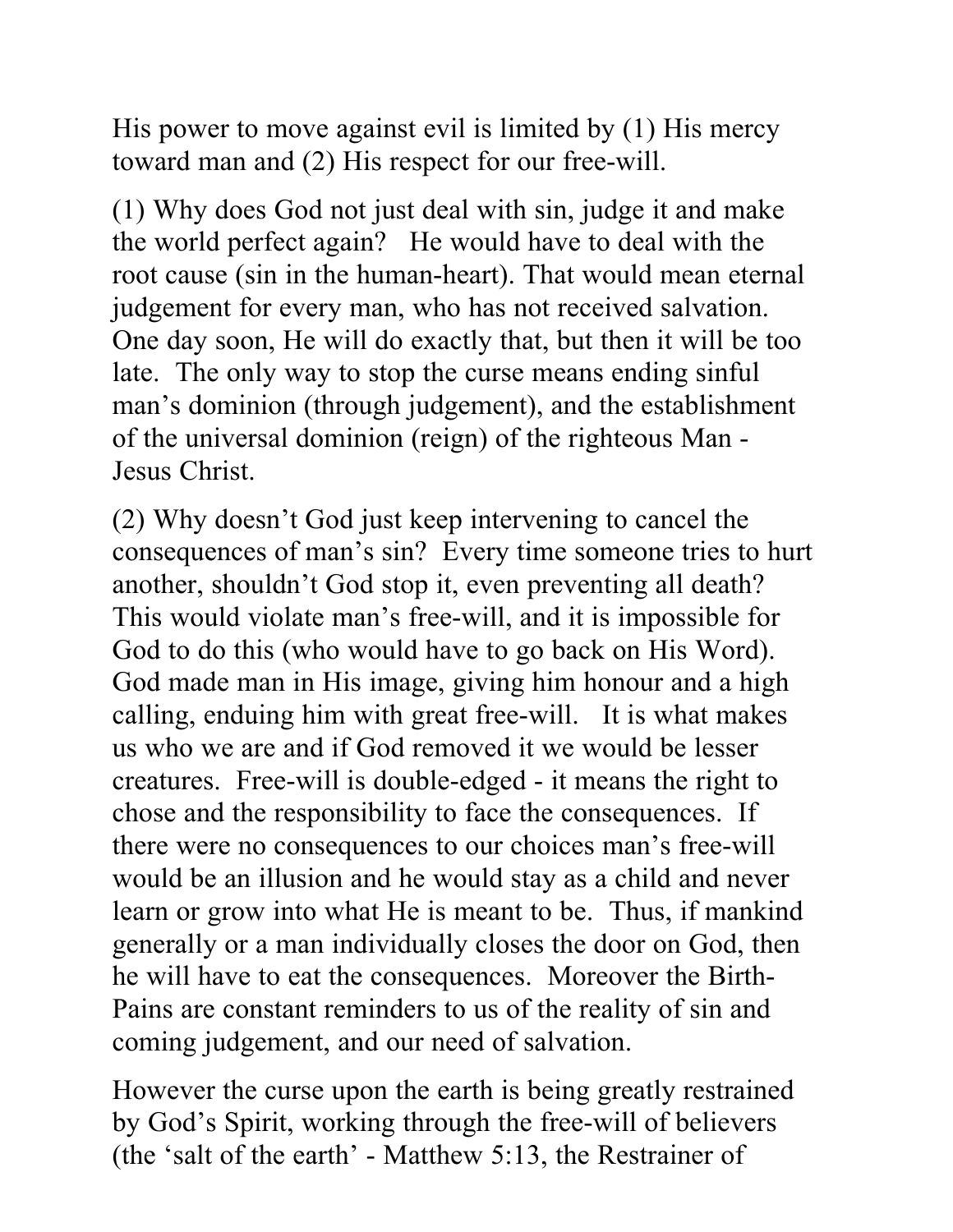2Thessalonians 2:6-8). Otherwise (without God's grace), things would be much worse. The world will see what it would be like with God's hand of restraint on the curse fully removed, because that is exactly what will happen in the Tribulation, after the Church (the Restrainer) is removed by the Rapture. The curse will then be allowed to come to its fullness, resulting in intense birth-pains upon the earth, far greater than now. The curse upon the earth began with Adam's sin, but is growing as man's population and sin increases upon the earth. Thus as sin is coming to its climax in the end-times, so likewise the 'birth-pains' (including earthquakes) are increasing in frequency and magnitude until they reach their climax in the Tribulation. Thus, the curse is not just due to Adam's sin, but is aggravated by each man's sin.

Isaiah 24 describes the Tribulation, the time of the full birthpains which reach their climax just before the Coming of Christ (v21-23): **"The earth is also defiled under its inhabitants, because they have transgressed the laws, changed the ordinance, broken the everlasting covenant. Therefore** (because of world-wide sin) **the curse has devoured the earth, and those who dwell in it are desolate"** (v5,6). **"The foundations of the earth are shaken. The earth is violently broken, the earth is split open, the earth is shaken exceedingly. The earth shall reel to and fro like a drunkard, and shall totter like a hut** (in the wind); **its transgression shall be heavy upon it, and it will fall, and not rise again"** (v18-20). Here we see there will be massive earthquakes that will even cause the axis of the earth to totter, making the heavens to shake, as seen from the earth. There is only so much sin the earth can labour under! Things have come to this kind of climax once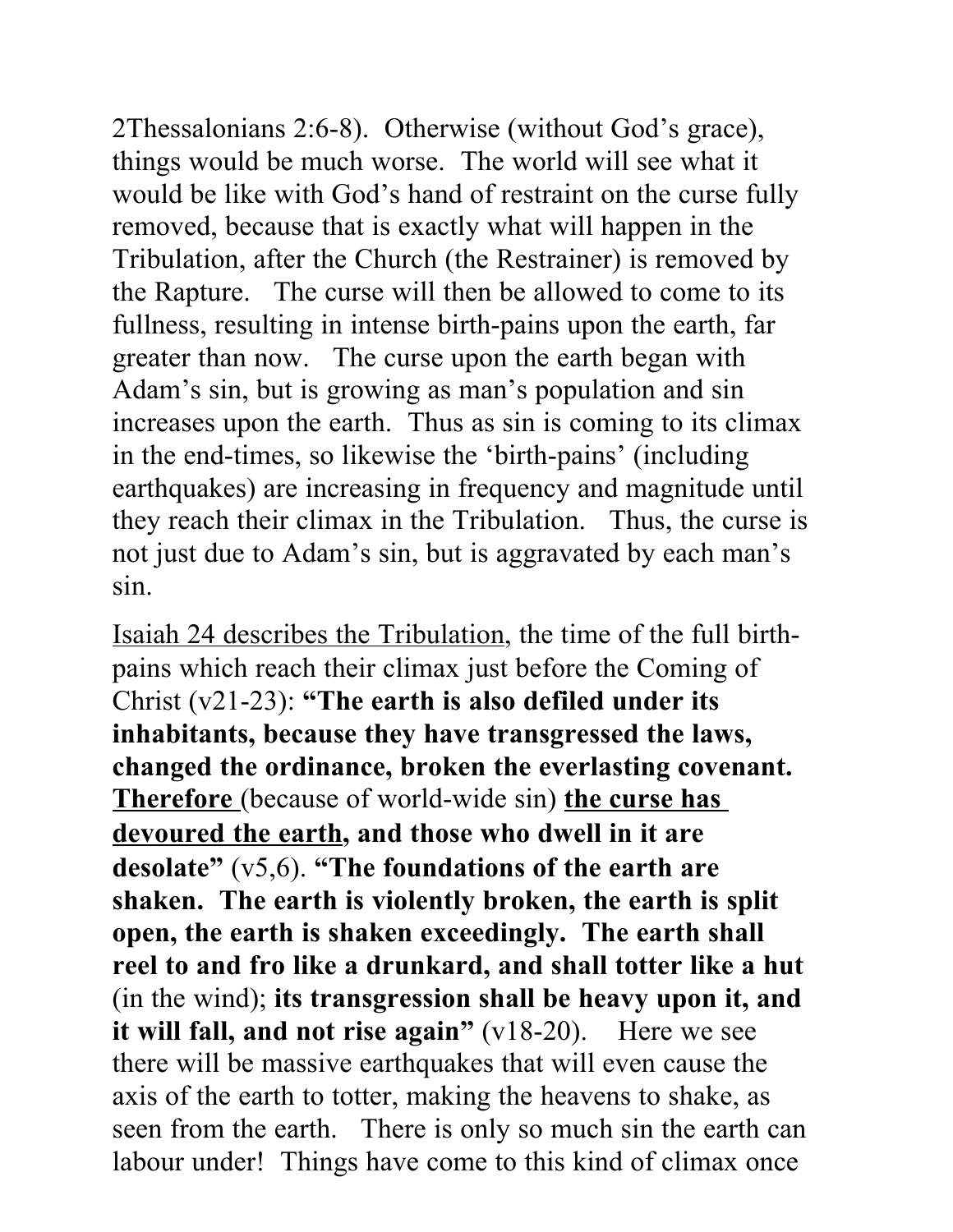before. Jesus said that the end-times would be like the days of Noah. For in Noah's time, both man and sin increased greatly (Genesis 6:1,5,11,12) leading to world-wide disorders of nature during the Flood (7:11). But before God moved to judge (v7,13), He provided a way of salvation for believers (v8,14-21), saving as many as He could. God's removal of the believers (in the Ark) was a judgement, releasing the curse (birth-pains) as well as God's direct judgements. Likewise, when the Church is raptured (in Christ), the Tribulation Birth-Pains (as well as direct judgements from Heaven) will be released upon the earth. As with a woman's Birth-Pains, they will get worse until the birth (of God's Kingdom on earth at the Second-Coming).

## **The Tsunami and other terrible things that happen on earth are 'Birth-Pains', reminding us of two things:**

## **1. 'Birth-Pains' tell us that man is a sinner needing**

**salvation.** They are the result of sin that entered this world through man (Gen3). They are man's fault. They reveal the horror of man's rebellion against His Creator, and that this has fearful consequences that will only get worse. All men are under a death sentence, for death is the result of sin. Whenever God calls 'time up' on a man or on this world, He would be Just. The truth is that whatever length of life we live, it is all the Mercy of God, for every breath we have is from Him. Birth-pains are not directly from God. They are terrible, but they are a wake-up call telling us that this life is a limited time of mercy and grace before judgement falls - which will be far worse. God is giving every man a chance to repent and be saved. We don't know how long we have, so let us make sure we are right with God and that we make the best of the time He gives us (see Luke 13:1-5).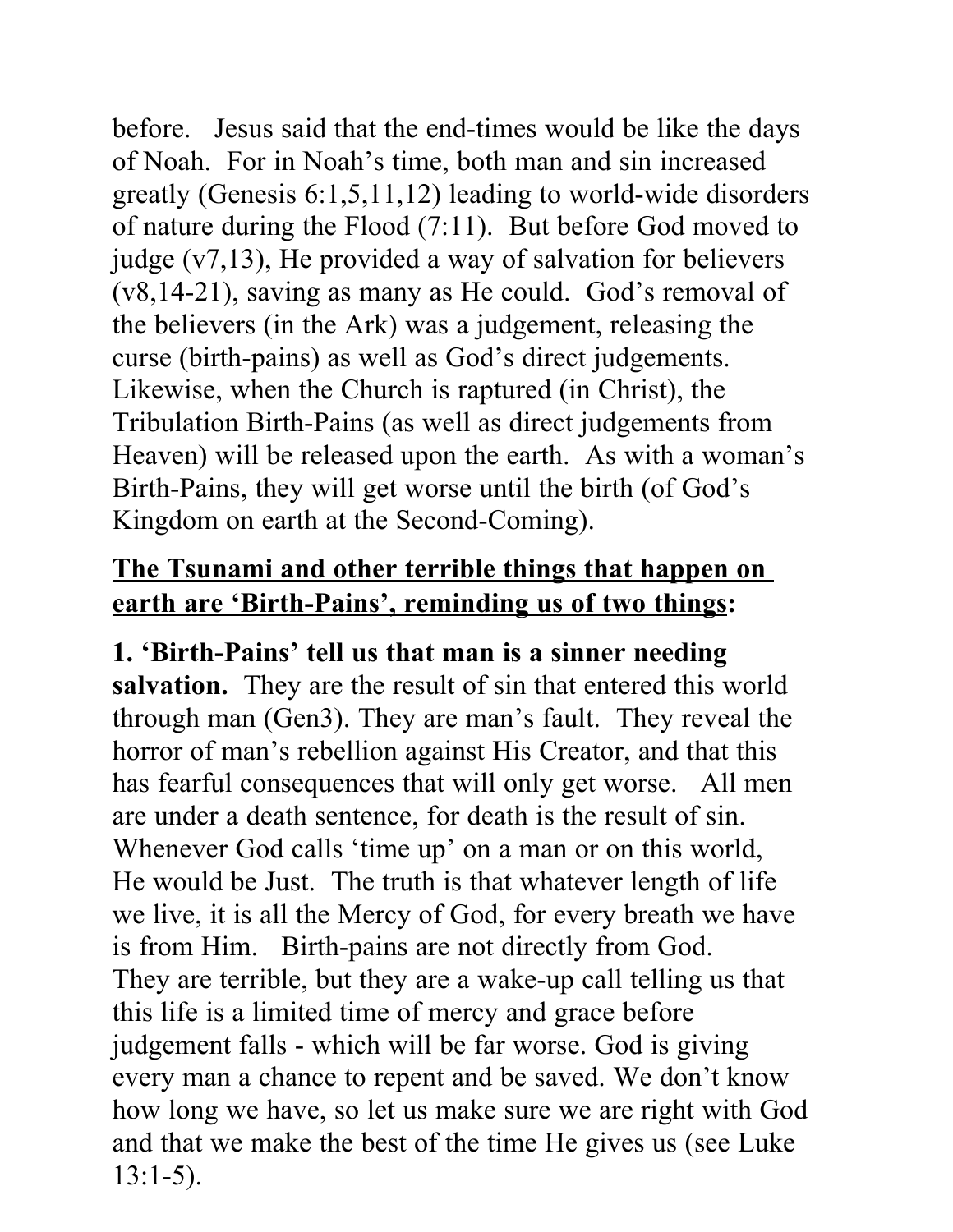## **2. 'Birth-Pains' also tell us that a Baby is on its way.**

They will come to a climax in the Tribulation and then Jesus will return and judge all mankind, cleansing the earth and setting up His Kingdom with nature fully restored. Thus, God's Kingdom will born on the earth-a new beginning, called **'the Regeneration'** (Matthew 19:28) and **'the Restoration of all things'** (Acts3:21).

When unexpected disasters happen, it is natural for people to ask WHY? However, it is the height of ignorance to blame God, as if it was His fault. Man is actually eating the fruit (curse) of His own sin, as we have previously explained. This is like a criminal, suffering in jail, blaming the authorities for the mess he is in. Bad things happen to us, not necessarily because of a particular sin we have committed, but often just because we live in a fallen world. However, no one is an innocent victim, for **all have sinned** (Romans 3:23) and **the wages** (just payment or recompense) **of sin is death** (Romans 6:23) in all its forms (spiritual, physical and eternal). The only truly innocent man is Jesus. Everyone else in Adam deserves death and it is only by God's mercy that we are alive and have a chance of salvation. Is it just when someone dies suddenly, without living a full life? Well, if justice is what you want, then the whole human race would already be in the Lake of Fire!

The truth is that despite the present suffering, God in His love, has done His very best for us:

1. God allowed mankind to continue to exist with free-will (rather than pass final judgement upon us), even though we had rebelled against God, giving us a time of grace in which we could be saved. It is only by God's mercy

that we are alive and have a chance of turning to God (and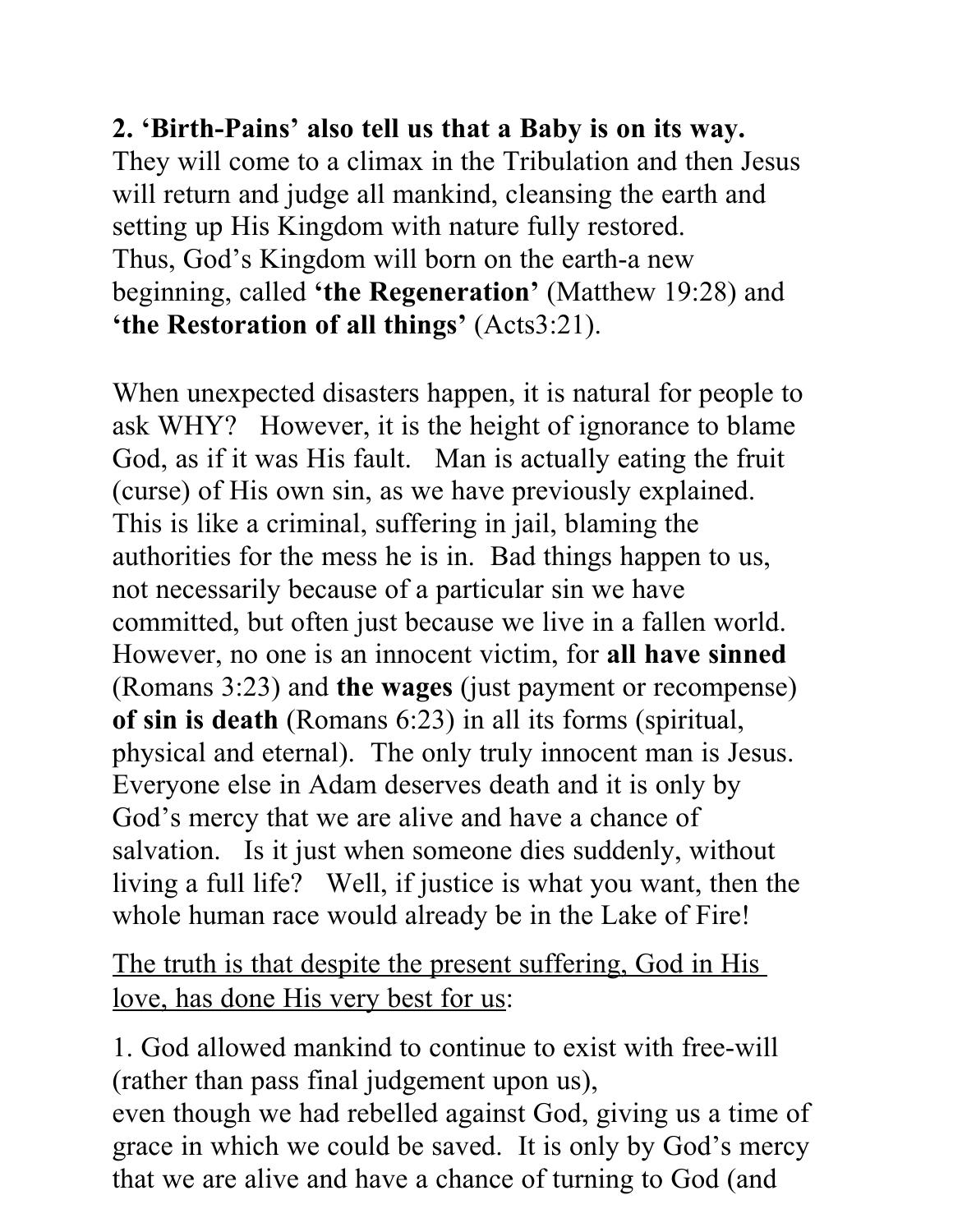receiving salvation), but meanwhile we have to live with the consequences of our sin (both individually and as a race).

2. Moreover, He sent His Saviour, Jesus Christ, to taste the full suffering, curse and death of mankind, in order to redeem us from its power. So God is not a detatched, uncaring spectator of our suffering and pain, but has entered this world to bear our sins and sorrows and purchase our eternal salvation. But for it to be effective, we must believe (receive) what He has done for us. Then instead of eternal death (curse), we will have eternal life. The present momentary sufferings will soon pass away and become nothing compared to the eternal (forever) glory yet to be revealed in us. "**As Moses lifted up the serpent in the wilderness, even so must the Son of Man be lifted up, that whoever believes in Him should not perish but have eternal life. For God so loved the world that He gave His only begotten Son, that whoever believes in Him should not perish but have everlasting life. For God did not send His Son into the world to condemn the world, but that the world through Him might be saved. He who believes in Him is not condemned; but he who does not believe is condemned already, because he has not believed in the name of the only begotten Son of God"** (John 3:14-18).

3. God gives each man (as well as mankind as a whole) a time of grace in which to repent and turn to Him. For a man this ends at death, for mankind - at the Second Coming of Christ. Some may have longer than others, but whatever time we have it is only by God's mercy. Why doesn't God just put an end to all evil? One day soon, He will show His power and bring a full end to sin, suffering and the curse, and establish His Kingdom of righteousness and peace. But when this day comes, it will necessarily be a day of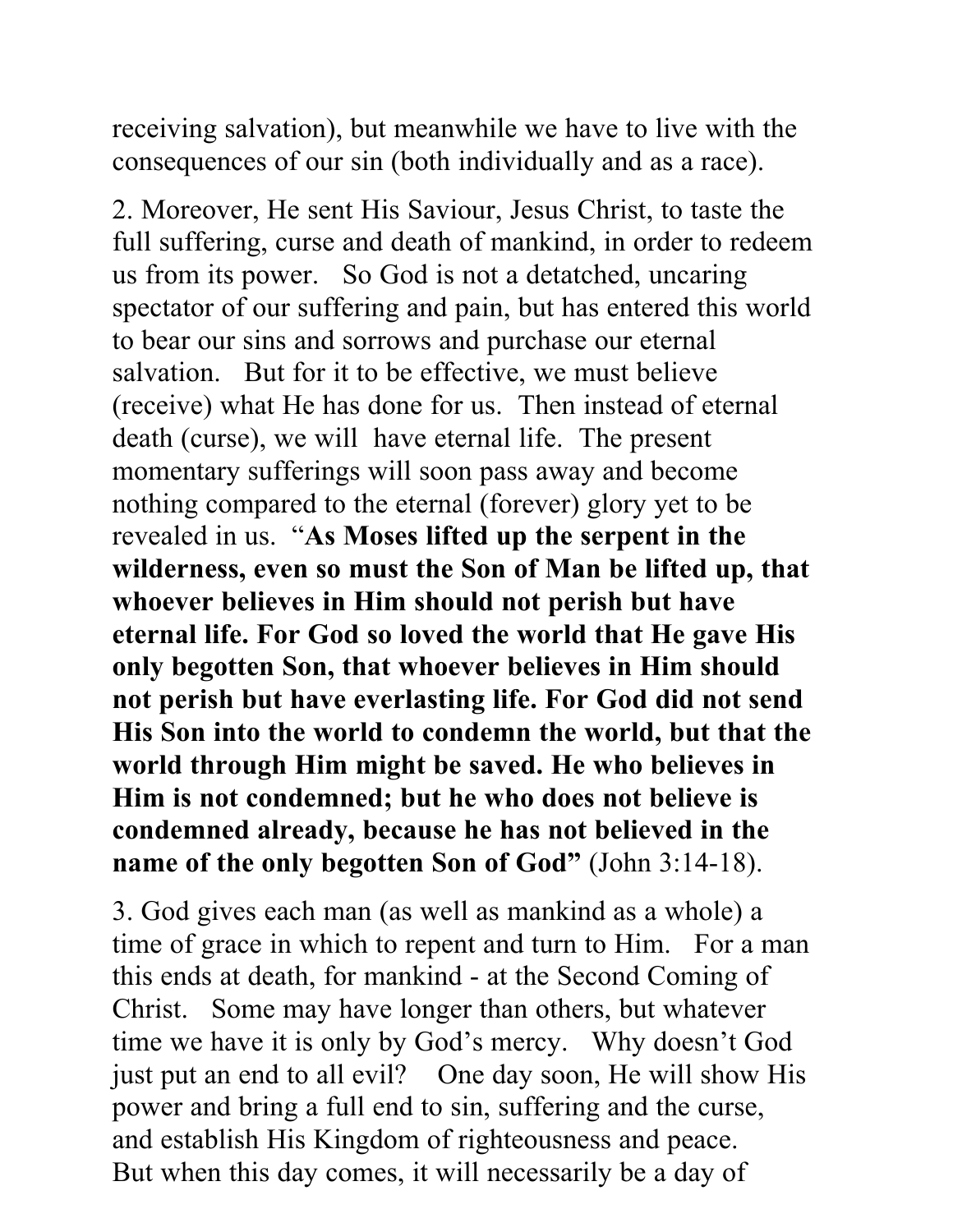judgement upon all who have rejected Christ and His salvation, and are thus in a state of sin. Then the time of grace (of opportunity for man to receive salvation) will come to an end. Be glad (if you are not right with God) that God has not stepped in yet to put things right, because He will judge and throw all sinners who reject Him (including you) into His bin (furnace)! To go your own way in life and ignore Christ in unbelief is to reject God and is the essence of sin: "**All we like sheep have gone astray; we have turned, every one, to his own way"** (Isaiah 53:6).

For those who are 'God negative' (they don't want to know Him or submit to Him and depend upon Him), disasters provide them an excuse (justification) to reject God. Those who are 'God positive', will be shaken to look for answers to the deeper issues of existence. They will receive a wake-up call that this life is fleeting, that they cannot trust in this world, and that they must prepare for eternity. When a man wants to know the ultimate truth and seeks for God, then God will reveal Himself to him and be found by him: "**You will seek Me and find Me, when you search for Me with all your heart. I will be found by you, says the Lord"** (Jeremiah 29:13,14). He will realise that there is a God, but that he is a sinner cut off from God's life, and that the evil in this world is the result of man's rejection of God. Through the Gospel, he will hear of God's 'grace-salvation' through His Son, Jesus Christ. He will believe and be restored (reunited) to God, receiving forgiveness, and a new-birth into eternal life. Thus he will find God and come to know (have a personal relationship with) Him, through Christ.

When the world questions God in times of great suffering, we should use it a springboard to go into the Gospel. Many Christians today are so keen to sound sympathetic, that they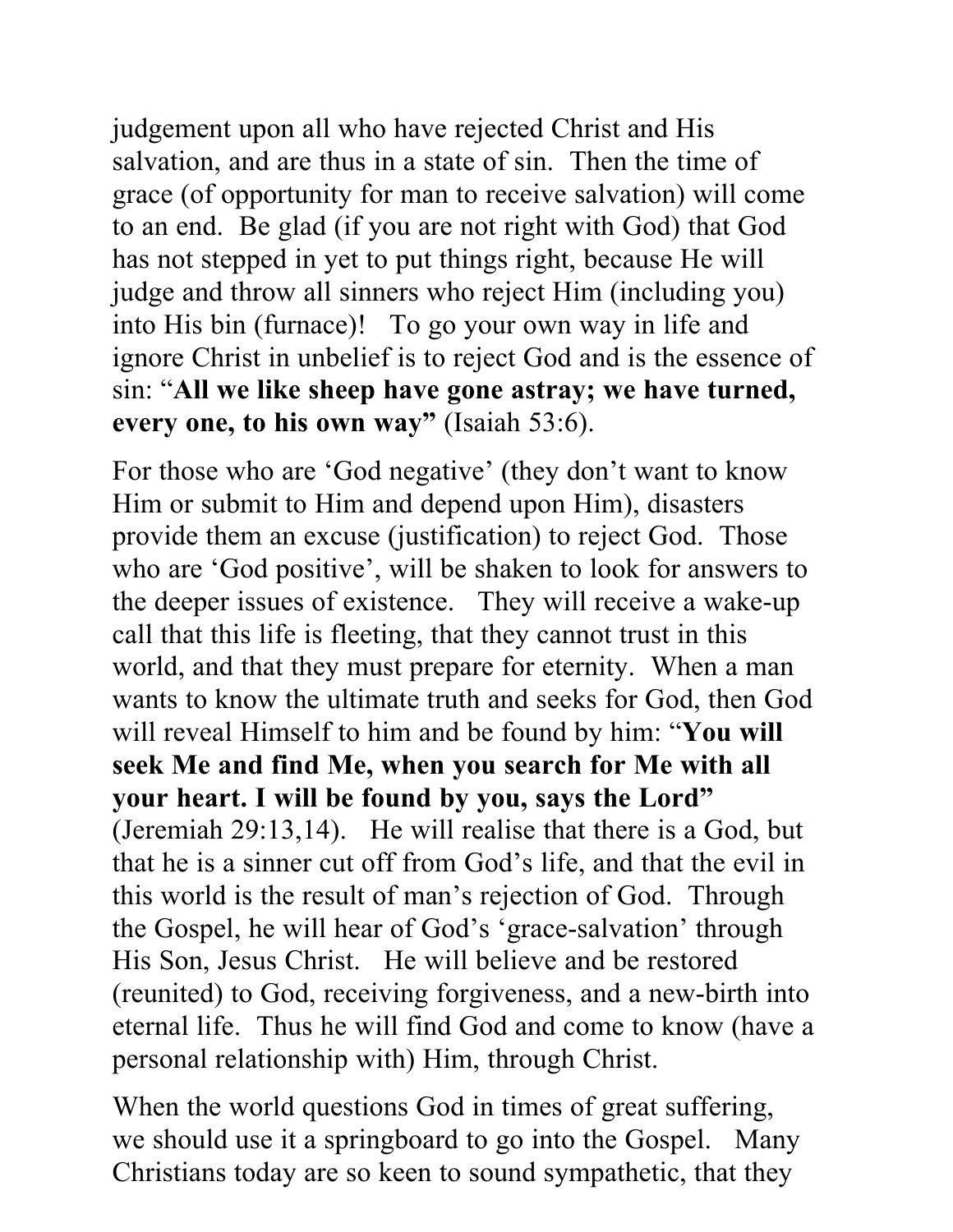go on the defensive, expressing uncertainty about why God allowed it and fail to share Biblical truth. As a result, God is made to appear weak or uncaring or both. We should use Jesus as our model (example) for pro-active evangelism in such situations. When a tragedy happened in the time of Jesus, and people were trying to understand why it happened, Jesus used it as an opportunity to call them back to God, by warning them of coming judgement:

**"There were present at that season some who told Him about the Galileans whose blood Pilate had mingled with their sacrifices. And Jesus answered and said to them, "Do you suppose that these Galileans were worse sinners than all other Galileans, because they suffered such things? I tell you, no; but unless you repent you will all likewise perish. Or those 18 on whom the tower in Siloam fell and killed them, do you think that they were worse sinners than all other men who dwelt in Jerusalem? I tell you, no; but unless you repent you will all likewise perish"** (Luke 13:1-5).

He didn't go on the defensive, but instead went on the offensive and challenged them to get right with God, for soon death and judgement would come upon them also. He made it clear that those who died were sinners, deserving of death. However, they were not the victims of a direct judgement of God (as if they were hand-picked by God as being especially sinful). Their physical death was a result of the general curse on sinful man (every man will also face God's direct judgement, but this is normally reserved until after death). Therefore what happened (death) to these people would also soon come upon all other sinners. Thus rather than man questioning God in a tragedy, he should receive it as a warning (a wake-up call) that the same destruction (death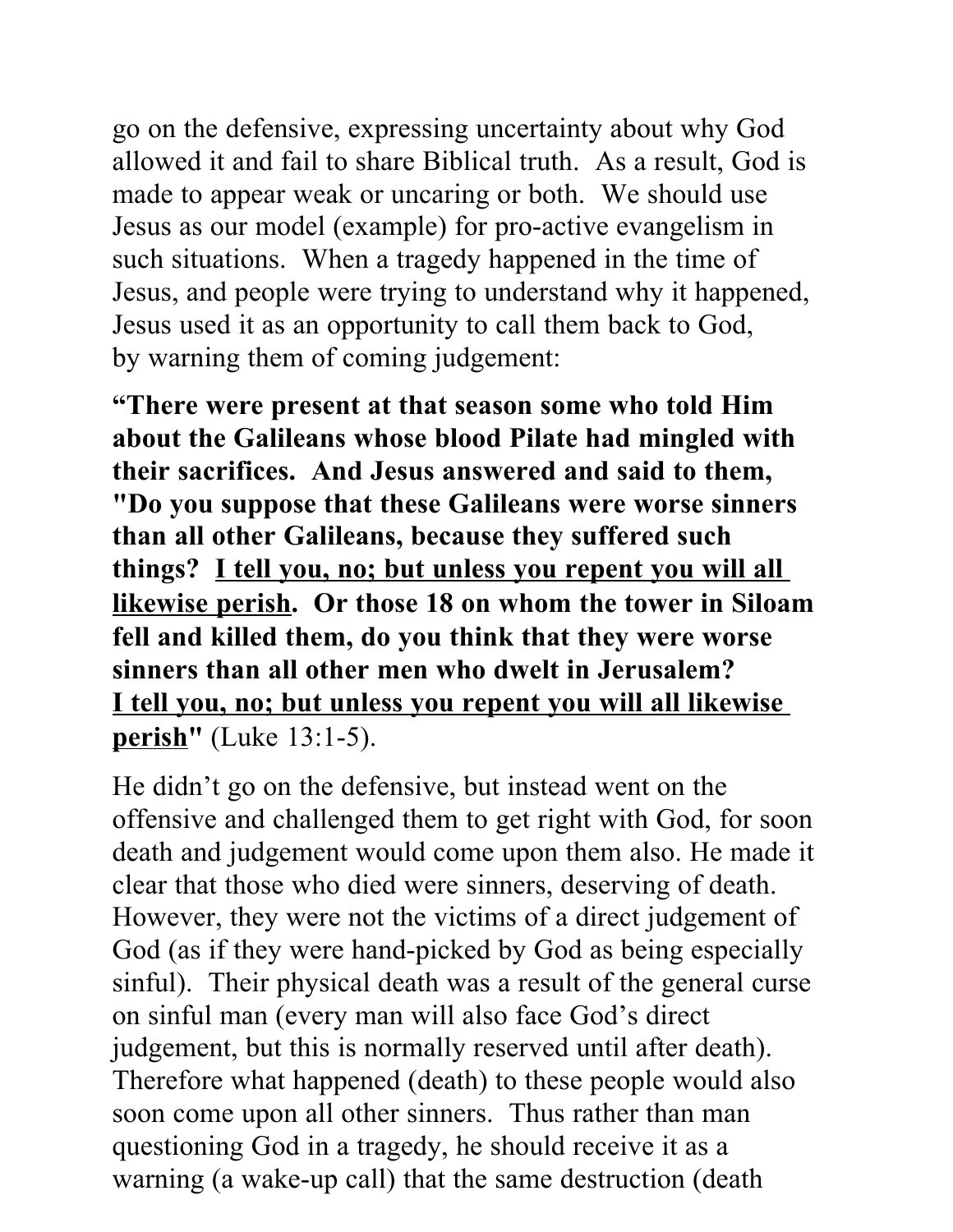followed by eternal judgement) will come upon him soon ('**you will all likewise perish')**.The sufferings and death of this life are a sign and proof of man's sin and the sure judgement to come. It is only by God's Mercy that we remain alive, for our sin means we all deserve death. The purpose for His Mercy is to give us time to repent and be saved from the coming judgement. This time can suddenly end without warning as tragedies demonstrate, therefore we must not take the time we have for granted, but we must use it to get right with God and warn others to do likewise.

Therefore to go from Tragedy and Death into the Gospel, following Jesus' example, we explain to them that:

(1) it is man's sin that causes such things (not God),

(2) the present condition of man (under selfishness, strife, pain and death) proves that the Bible is right in saying that all have sinned,

(3) this means that man is under the judgement of God and that although this life may have its sorrows, it is a time of grace, but after death comes eternal judgement, which will be far worse,

(4) when people die around us, it is a warning that our time may come any time (we are just a breath away from eternity) and therefore we must be ready to meet God. Then we share the Gospel of how Jesus died for our sins to save us from judgement, challenging them to receive Him before it is too late.

Jesus continued on this theme: **"He also spoke this parable: "A certain man** (Jesus) **had a Fig Tree** (Israel) **planted in His Vineyard, and he came** (offering salvation) **seeking fruit** (a positive response of faith) **on it and found none. Then he said to the Keeper of his Vineyard** (God, the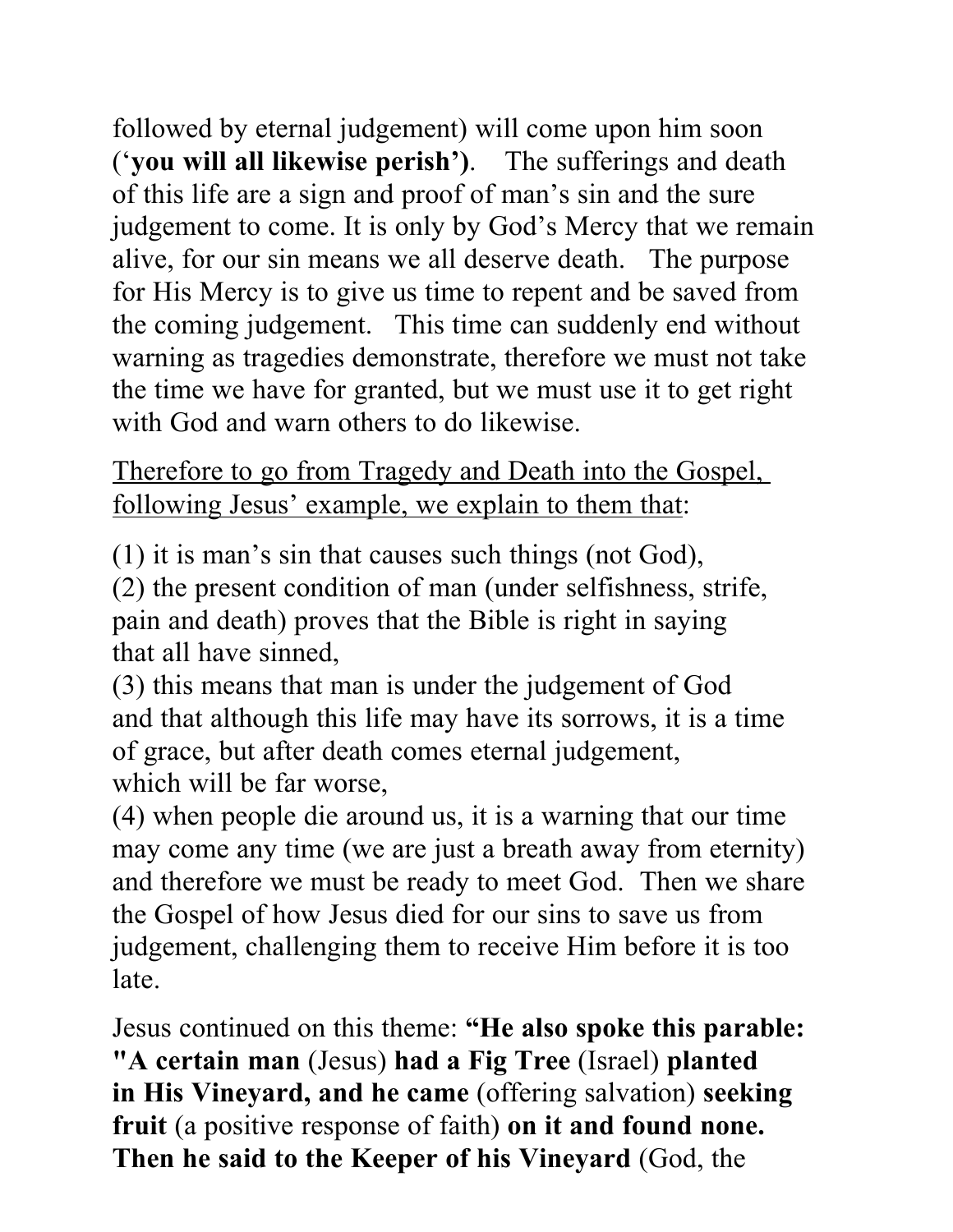Father), **"Look, for 3 years I have come seeking fruit on this Fig Tree and find none. Cut it down; why does it use up the ground?' But he answered and said to him, "Sir, let it alone this year also, until I dig around it and fertilize it. And if it bears fruit, well. But if not, after that you can cut it down"'**(v6-9).

This is a warning for the nation of Israel but the principle applies equally to God's dealings with all men. Israel's time of grace to receive Jesus as her Saviour was running out (they already had 3 years, and God would give them one more year and then it would be too late). Unless Israel repented of her rejection of Messiah, the whole nation would 'all likewise perish' (v5) in sudden, tragic circumstances (this was fulfilled in AD70)! **All mankind is in sin, heading for judgement and Jesus comes to them in a time of grace offering salvation, but if they don't respond the time will close and it will be followed by terrible judgement**.

The Tsunami struck the Muslim world. Indonesia, the worst hit, is the largest Muslim nation. Is there a connection? Yes - the rejection of the true God and the worship of false (substitute) gods by a nation, takes it out of God's blessing (protection), opening the door to the curse. We see this principle most clearly with God's dealings with Israel, where increasing curses come on the nation as it moves further from God (Leviticus 26, Deuteronomy 28). It is clear from the Old-Testament that God deals with nations as well as individuals. Whole nations come under blessing or curse, depending especially on how they treat Israel and believers in their midst (the seed of Abraham-Gen12:1-3). Occultism, lawlessness, violence and immorality will also bring curse, but righteousness exalts a nation. Israel, as God's chosen nation (the firstborn with special responsibilties) receives